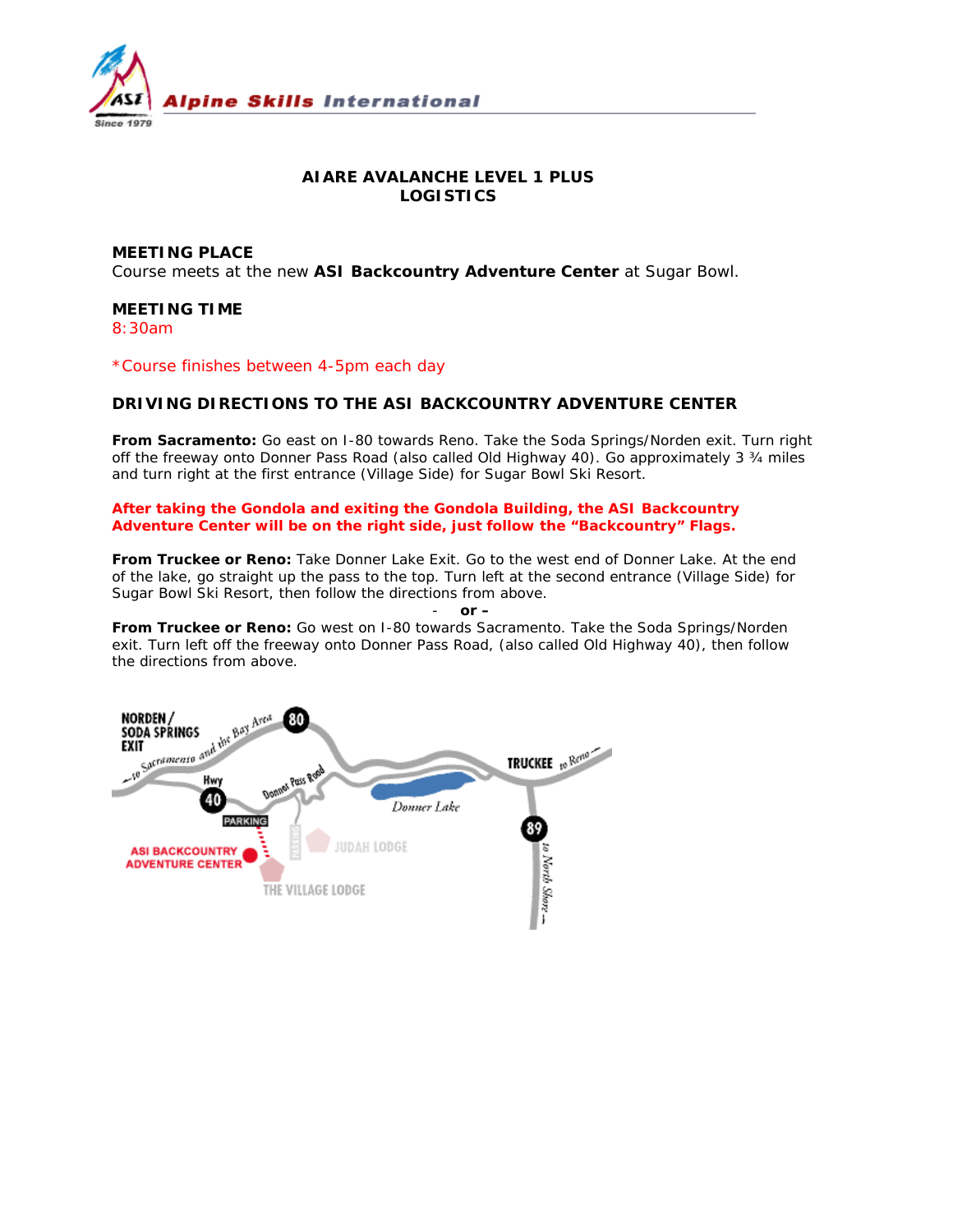

# **ACCOMMODATIONS:**

**The Lodge at Sugar Bowl** 629 Sugar Bowl Rd. Norden, CA 95724 PHONE: (530) 426-6742 www.sugarbowl.com/lodge

**Best Western Truckee Tahoe Inn** 11331 Brockway Rd. Truckee, CA 96161 PHONE: (530) 587-4525 www.bestwesterntahoe.com

**Cedar House Sport Hotel** 10918 Brockway Rd. Truckee, CA 96161 PHONE: (530) 582-5655 www.cedarhousesporthotel.com

**Donner Lake Village Resort** 15695 Donner Pass Rd., Ste. 101 Truckee, CA 96161 PHONE: (530) 587-6081 www.donnerlakevillage.com

**Hampton Inn & Suites Tahoe-Truckee** 11951 State Hwy 267

**Ice Lakes Lodge** 1111 Soda Springs Rd. Soda Springs, CA 95728 PHONE: (530) 426-7660 www.theicelakeslodge.com

**Loch Leven Lodge** 13855 Donner Pass Rd. Truckee, CA 96161 PHONE: (530) 587-3773 www.lochlevenlodge.com

**The Truckee Hotel** 10007 Bridge St. Truckee, CA 96161 PHONE: (530) 587-4444 www.thetruckeehotel.com

#### **DISCOUNT LODGES/HOSTELS**

**Clair Tappaan Lodge**  19940 Donner Pass Rd. Norden, CA 95724 PHONE: (530) 426-3632 www.sierraclub.org/outings/lodges